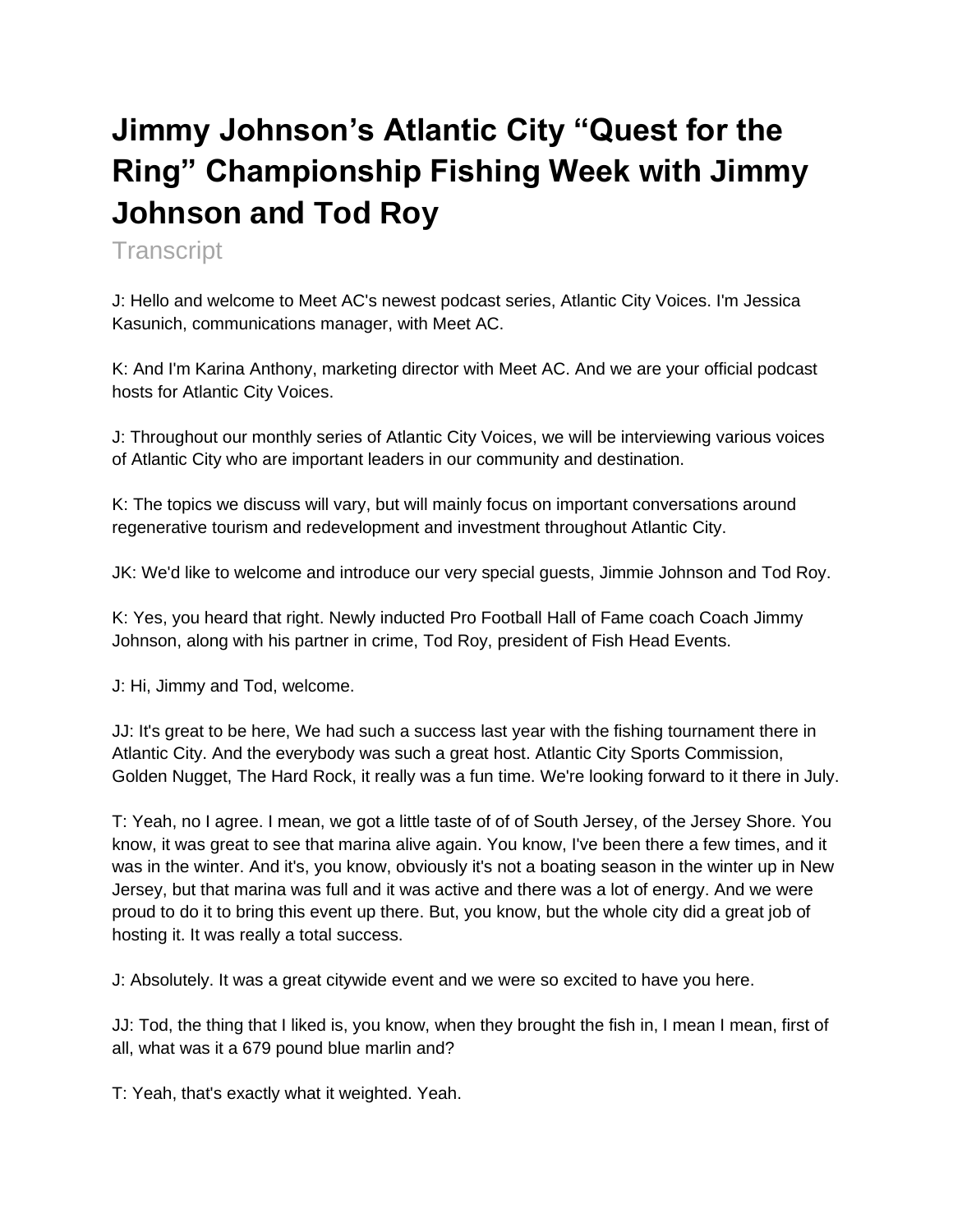J: That was my favorite photo of you, Jimmy.

JJ: Oh, I mean, and all those big eyed tuna. And I know Tod. You know the fishing tourtoment. We donated a lot of that fish to the various charities around Atlantic City. So a lot of people were eating great tuna. And even, you know, Michael Jordan, of course, he's going to be back there again this year. Yeah, he caught a 40 pund white marlin. So everybody was excited. T: Exactly. And that brings the energy, you know. And Jimmy was there and he was, you know, shaking hands. And he did. He did a little, little meet and greet there at the Golden Nugget. And all of a sudden this boat called in their catch and it was like, wow, there's a big one coming in. And it was perfect timing. And Jimmy was right there. And that is that's still that picture. Still my favorite of the whole week. But that picture is going to last us for the next ten years. We might not ever catch anything like that again, but that'll be our lead picture.

J: That was a big one.

JJ: Hey Tod the only thing is, you talked about that meet and greet all the Philadelphia Eagles fans. They were giving me all kinds of heck, I started telling them I love the Philadelphia Eagles. Jeffrey Lurie, the owner and I are good friends. And in fact, I came real close to taking the Eagle job back many years ago. So, you know, people were saying, hey, the Philadelphia Eagles when Buddy Ryan was there and you were the Cowboys. I said, wait, don't get on to me. I like the Eagles.

T: Oh, yeah. I mean, that that place is definitely Eagle country, you know? And so that's a little bit of an enemy territory. But by the end, they were all you know, they all figured out that Jimmy, it was was very close to being an Eagle himself. And it was a that was it was a fun little hour of banter.

J: So let's dive in. We're obviously here to talk fishing and the Atlantic City Sports Commission is thrilled to partner with Jimmie Johnson's Atlantic City Quest for the Ring Championship Fishing Week for its second year, Atlantic City, New Jersey, which will commence July tenth through the sixteenth at the Frank S. Farley State Marina at the Golden Nugget Casino Hotel and Marina we are less than a month out from the tournament. Is everyone excited to return to Atlantic City?

JJ: I can't wait to see those fish they pull in every day.

T: Yeah. I mean, listen, we had such a successful first year that it's it's already going to be a great second year. But the the problem, if there is a problem, is the fuel prices are crazy, you know? And so, you know, everybody's excited, but there's a lot of teams that are struggling with the whole summer circuit. You know, they they fish the northeast waters and you have to go out so far, you know, to catch these big fish over there. They've got to go a hundred miles out every morning and 100 miles back. So other than the fuel issues, I mean, guys are excited. I mean, we set precedents last year with how we do it here in South Florida. You know, there's a fishing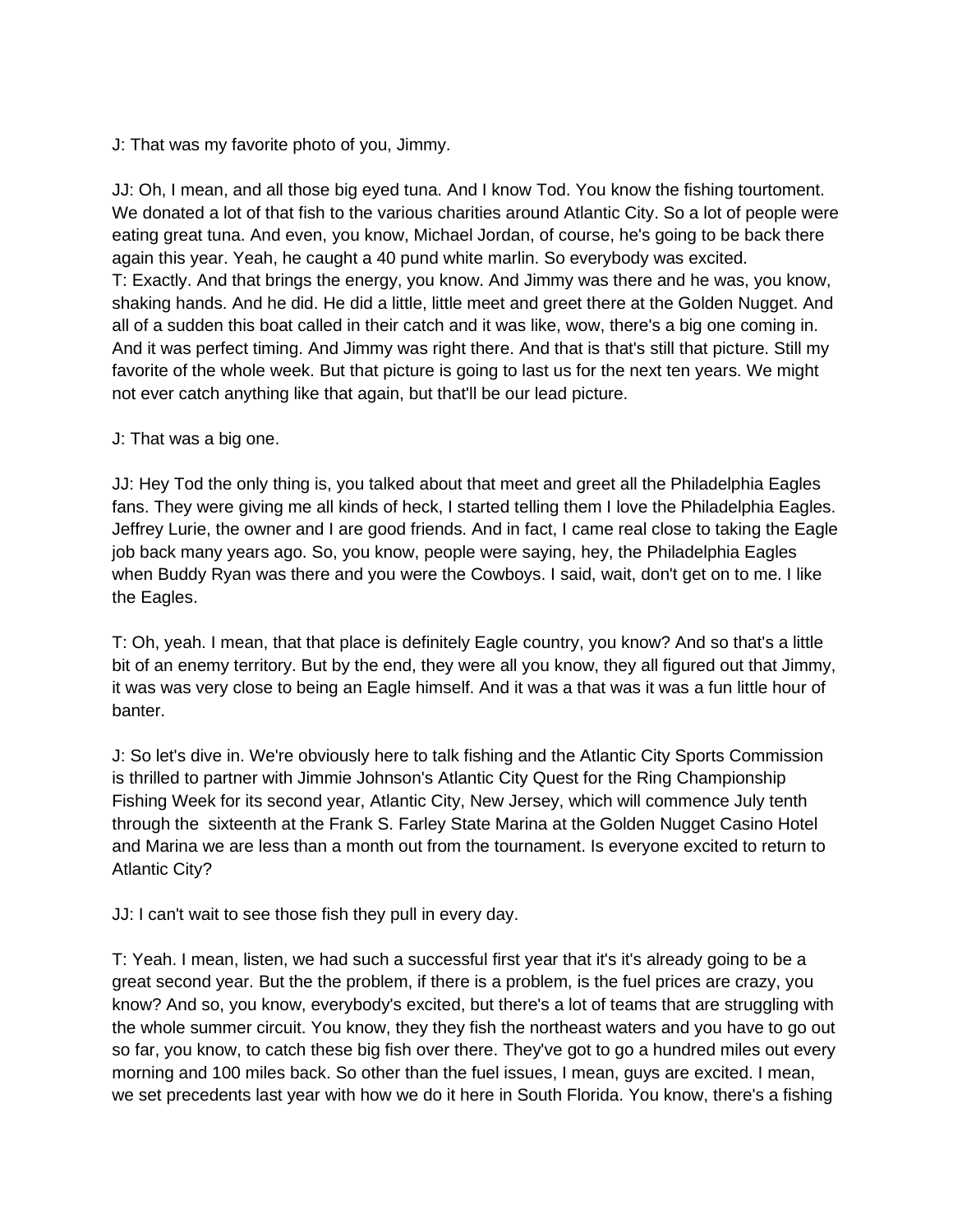world and then we bring the entertainment world to the fishing world. And that's how we had such success in South Florida. And that's what we've done up there. So you know, the fishermen aren't used to that. They fish in a lot of big tournaments and, you know, they get a bucket and some cruises and everyone gets a t shirt, maybe a couple of drink tickets for the after party. And that's what they get. They fish. But with us, everything's a party we have a kickoff party and an ending party. And we have a party every night in the middle. And the gifting, you know, Jimmy, you see the gifts?

JJ: Oh, I mean, I promise you the swag that the fishermen and the participants get in this tournament is better than what they get at the Oscars.

J: Yeah, I agree. I agree. I had the opportunity to be in that gifting experience room at Hard Rock and. Wow, it was a sight to see.

T: Yeah. And you know, one and listen, what you know, it's all about taking care of everybody. You know, at the end of the day, the teams are what they're the ones putting in the money for this. You know, they're putting in money to win a lot of money, but you have to give them something for it. You know, these guys, especially the anglers, you know, there's the captain and the owner. And so typically they'll get something from a regular tournament. But the anglers, they literally get thrown a t shirt. That's it. And this way with the way we do it, we literally outfit them from head to toe. There's always some sort of headgear and there's footwear and there's obviously shirts and jackets in hoodies and things like that. I mean, we always do Oakley has a line of these these Prism sunglasses that are made specifically for on the water. And everybody walks with a pair of those and all of the things in between. So the anglers for the first time, they walk away like it's Christmas, for God's sakes. And they're just like, Wow, this is you know, that they they get a little taste of what it's like to be treated well.

K: That's amazing that everyone is treated so well here. And, you know, I'm also interested in knowing if you can tell our listeners more about Fish Hard events and how your partnership began to create JJ Fish Week.

T: Well, honestly, you know, I was in the event business for many, many years and I did golf tournaments and, you know, all kinds of different stuff. And Jimmy has a place in the Keys and it's the Big Chill and it's a restaurant and it's on the water. And we started with some of some friends there and some friends of ours, and we just we started a tournament there and it just grew and blew up to be the biggest tournament and now with, with, with this series that we've created, it's the largest series in the world, but it started with just as a it just a little tournament. Heck, you know, we had two boats sign up the first year and we kind of wrangled another nine. We had 11 boats go out and we gave away \$5,000 but with Jimmy and the success he had with football and it was with the line we use, a tag line is, you know, it's all about the ring you know, and championships. And so we gave away these championship rings the first year. And Jimmy, you remember it was like that's what the guys want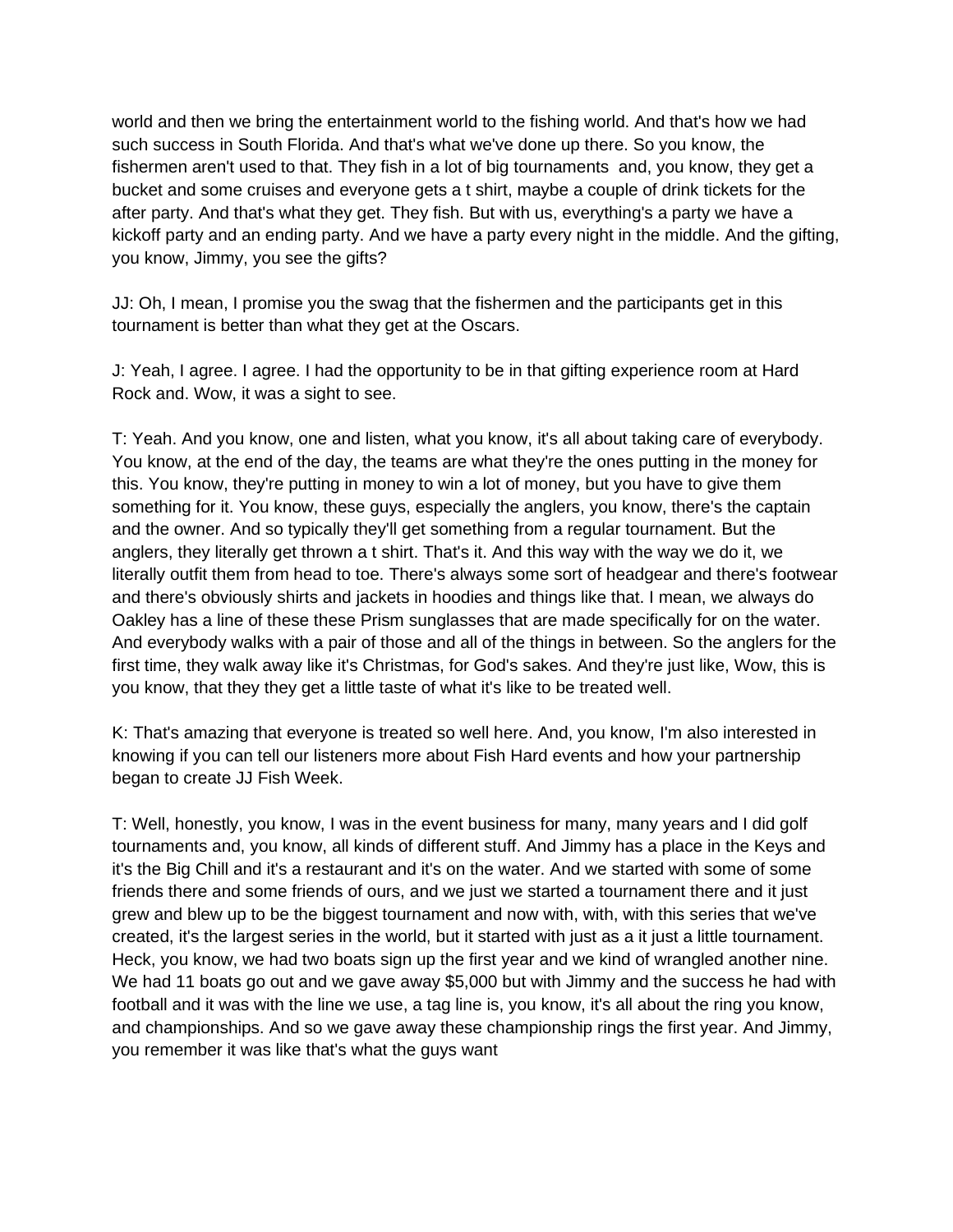JJ: Yeah. Let me just throw it in I was amazed, you know, here. Yeah, like for an Atlantic City, we got a guaranteed \$1 million payout in prize money. Those captains and those anglers, they want that championship ring. And it's a beautiful, beautiful ring. I mean, I've got Super Bowl rings that I can compare to them. And, you know, a really everybody that's in the championship series and been doing our tournaments both here in South Florida and Atlantic City, the thing that they talk about is getting that championship ring.

T: There was a year, I want to say, maybe four years ago here in South Florida, and there were two teams battling it out. And it's a different kind of fishing down here. It's catch and release and it's how many you catch and release. And that's how you get points so anyway, there's two teams that are going at it, and it came down to one. One team voted. I mean, released a fish, 26 seconds before the other one did. And that was a difference between first and second place. And the money was, I don't know, one guy won \$350,000 and the other guy won \$290,000. The money, they could have cared less about the difference. They were there still to this day so upset because that team they got second. They don't have a ring. The team that won it does and that's forever. And the team that took second they haven't been in the running ever since like this was their one shot and it still devastates them to this day because again, it was all about the ring.

J: Yeah, those rings are quite impressive now. Do they they prefer the ring over the money?

T: Well, let's not get carried away that money can buy a lot of rings, you know? You know.

J: That's very true.

JJ: Tod, why don't you talk a little bit to I mean, I was amazed how many like, big eyed tuna and many, you know, fish that we caugh't, you know, in the tournament that was donated to the community there in Atlantic City

T: We had we donated at one point, we had donated 6,000 pounds of tuna, OK? And, you know, to to various charities. You know, so a food bank. And then there was a.

J: I think the Atlantic City Boys and Girls Club, right?

T: Yes. The Boys and Girls Club. And they literally at one point by Thursday said, we can't take any more, you know, we can't do it.

J: Yeah. I heard the chef was making some tuna poke bowls for the kids.

T: Yeah. There they were. Kids eating tuna poke help for lunch, get dropped off for summer camp, you know, and we had we had on one of the homeless shelters that we've really fed. Well, now, this year, we have a chef coming. What's in your Steven Cookies? That's a restaurant right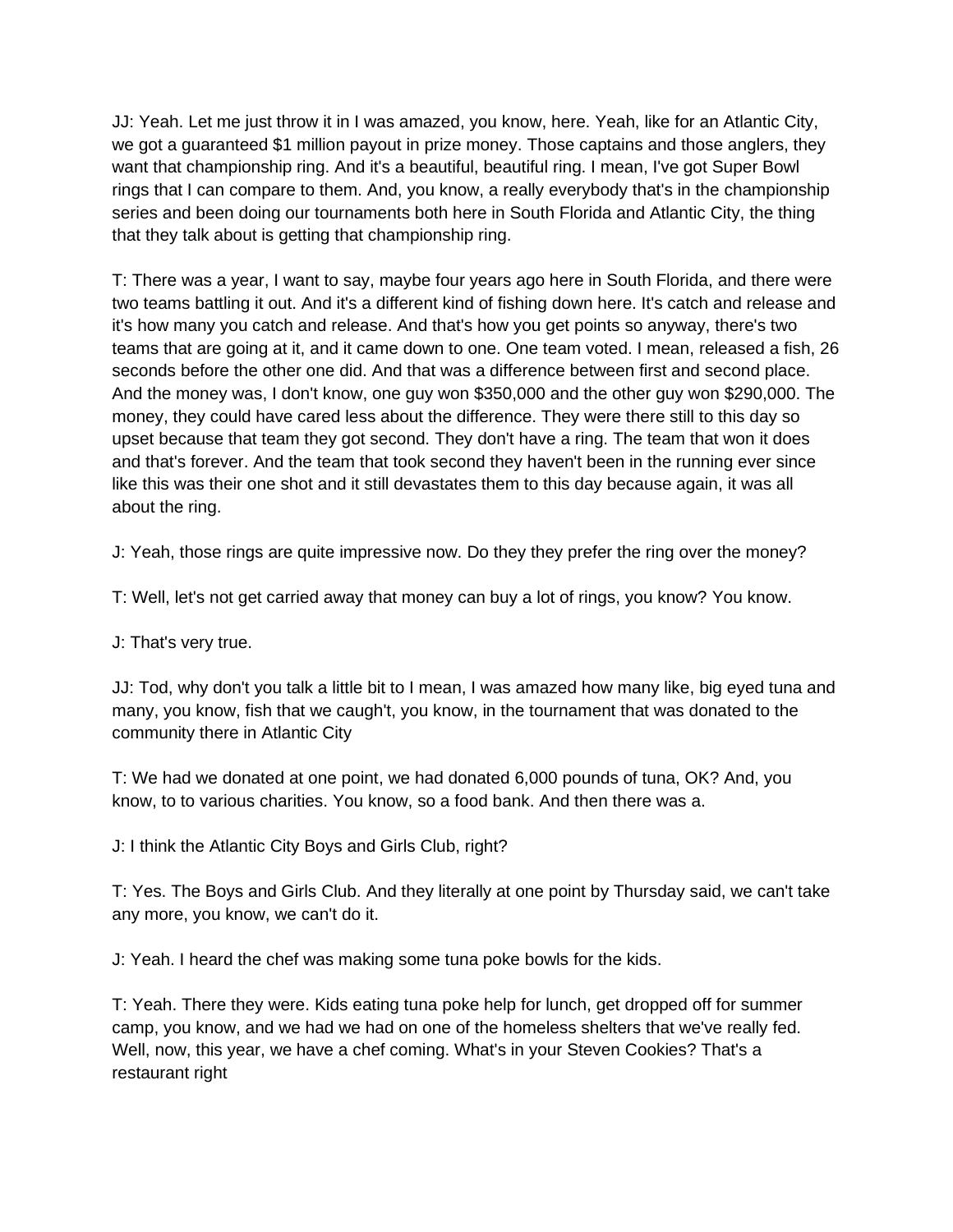K: Yes, yes it is.

T: So one of their chefs is coming with another guy and they're going to they're going to fillet it all as it comes in. Ok, so that now because these groups, we are giving them fish and they had to figure out how to fillet it and do all these things now we're going to be giving them every we're going to give it everyone bags of already full laid fish so we can probably if we have them, if the fishing's good again, we'll probably hit over 10,000 punds this year.

### K: That's incredible.

JJ: Well, Tod, let me put my marker in right now. I'm coming down with a big cooler one until your flight to the South Florida!

T: OK, yeah, that's a deal. That's a deal. And by the way, one of the guys, the guy that's taken the lead on on doing the filet, he is a lifelong Dolphin fan, and he loves to coach and he's just like, I will I will donate my time all week if I can. If I if I could if I can meet coach and I said, you, I will make sure you meet coach if you donate a week worth of filleting tuna. I said, I'll make sure that when coach gets here, we bring him over. But he's a big fan, Jimmy, so he's excited.

### J: Ok, I look forward to it.

K: That's incredible because here at Meat AC and throughout the city, we're big proponents of giving back and corporate social responsibility. So knowing that, you know, you come into our city and you bring so many people from the surrounding area and you basically make our destination better than before you came, we live for that regenerative tourism.

T: Yeah. You know, what, we know how that works and stuff. And, you know, Jimmy's been around for a long time and doing community stuff. I mean, every football team he's ever coached is involved in the community. And Jimmy's been doing stuff for the community for, I'm going to say, 40 years, you know, that he's been doing stuff, so he understands it. He recognizes that we do too. It's it's part of our job. It's part of our business. And, you know, when we do these tournaments and any, any kind of thing, there is always a fundraising component. And with our South Florida tournament every year, we responsible that we give away over six figures. So every year there's \$100,000 going out to different aspects, different charities that we raise money for, and we're proud of it. You know, it makes us feel good and you know that. But that's all part of it. You know, if you're going to be doing something like this, and especially if you're going to another community like this, you've got to, you know, you've got to give back and make sure that you're doing the right thing.

JJ: Yeah Tod And then also, you know, I understand you know, how many football fans there are right there in that area. And so that's one reason why we have the meet and greet. That's one reason why I do various interviews you know, the whole time I'm there and and kind of meet with the community and meet with the people because I know they're football fans and they've got always got some great football questions.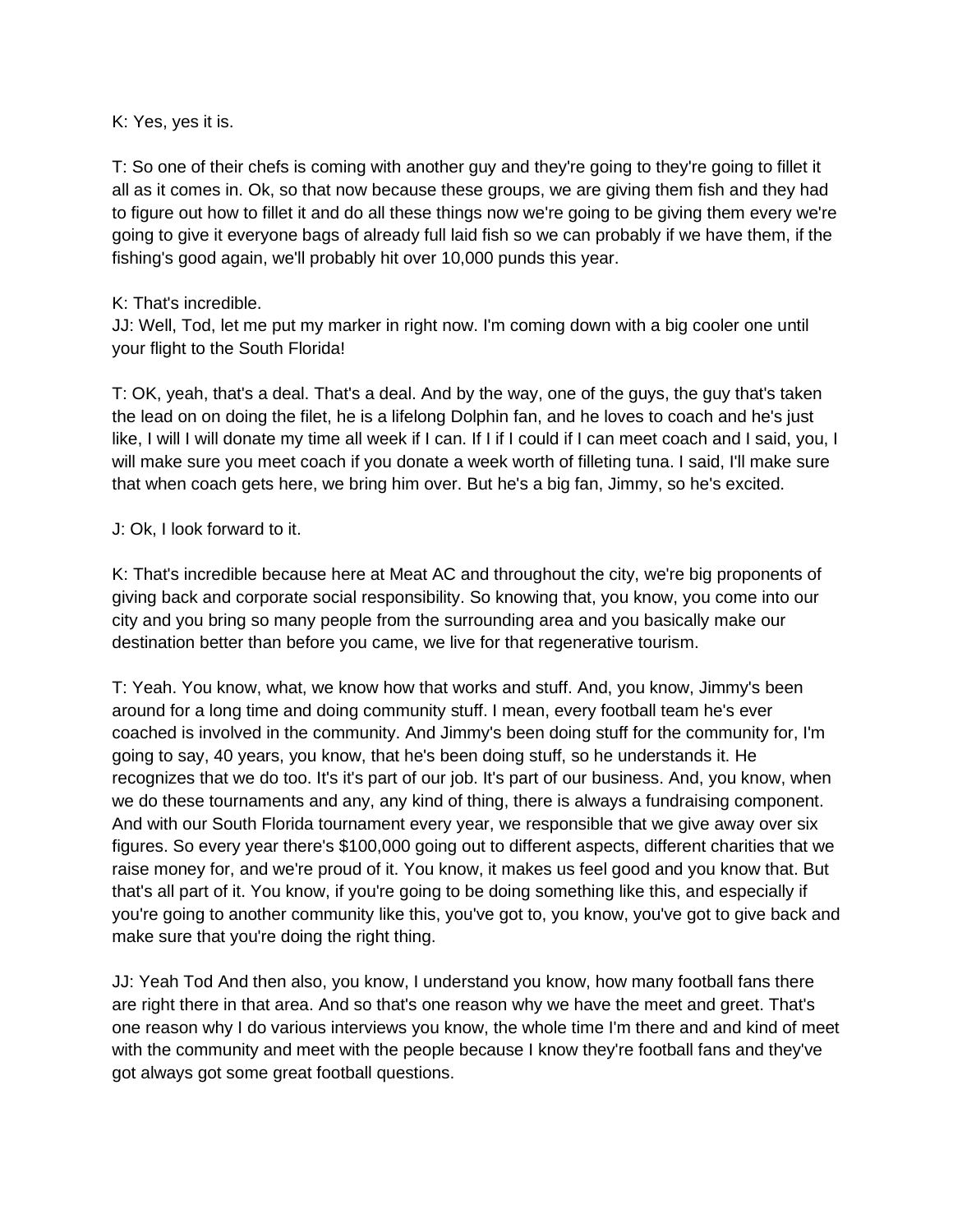T: Oh, definitely. Oh, well, first of all, these communities, you know, they're proud of their team. And that is like I said, that's Eagles Country and you know, they're they're going to come out and they want their they they want their Eagles to be recognized. So, you know, every time Jimmy's walking through a crowd, you're going, Eagles, you know. They are hooting and hollering.

J: They sure do. And we also are in a little bit of Giants territory as well with North Jersey.

T: Well, Jimmy went against the Giants quite often. Too. He's got some giant stories.

JJ: And then my buddy Michael Strahan course is you know, he is Mr. New York Giants. And so I tell plenty of stories about the Giants as well.

K: And we absolutely value our partnership for making our community such an important part of your strategy while you're here in Atlantic City and going back to the fishing, the fishermen have very important rules to follow or otherwise they will be disqualified. Can you talk about lines in and lines out and the rules they need to abide by?

T: Yeah, I mean, you know, honestly, I mean, that's very technical. And we have a tournament director that is oversees, all that. But, yeah, I mean, there are rules there's you know, you can't have lines in before it's time and you have to have your lines out after your time. And everything's got to be videoed, you know, so you have to have a videographer on your boat that has to video every catch and you're down here. It's all about catch and release in South Florida up there we have a catch and release division, which Michael Jordan's team won last year. He won that division, but it's mostly about weight. But we don't let them just catch a bunch of fish and bring them in and make it a as they call a kill tournament. You know, what we want to do is you can only boat a fish that's X amount of size, X amount of weight. And so that we really limit it because, you know, one of the one of the one of the organizations that we raised money for last year, we raised \$20,000 for them. And it's the you know, it's a conservation group, you know, and it's trying to make sure that we there's going to be fish in the ocean for many more years. So, yeah, there's different rules. There's different tess line. Like there's only a certain tess line that you can use, certain hooks you can use. So there are rules. And you know, last year there was a boat that we had to disqualify one of their catches and it wasn't their fault and they weren't trying to then we're trying to game the system. They just their rod broke and they still reeled in a 300 pound tuna.

J: It was a I was going to say, if I recall, it was a very big catch, right?

T: It was a 300 pound tuna and they fought it for two and a half hours. This guy did it with a broken rod. And unfortunately, a couple of times that rod, the rod rested on the back of the boat and in that end it was caught on video. And so we had to disqualify the fish. But this kid put on such a good fight. I mean, I felt horrible, you know,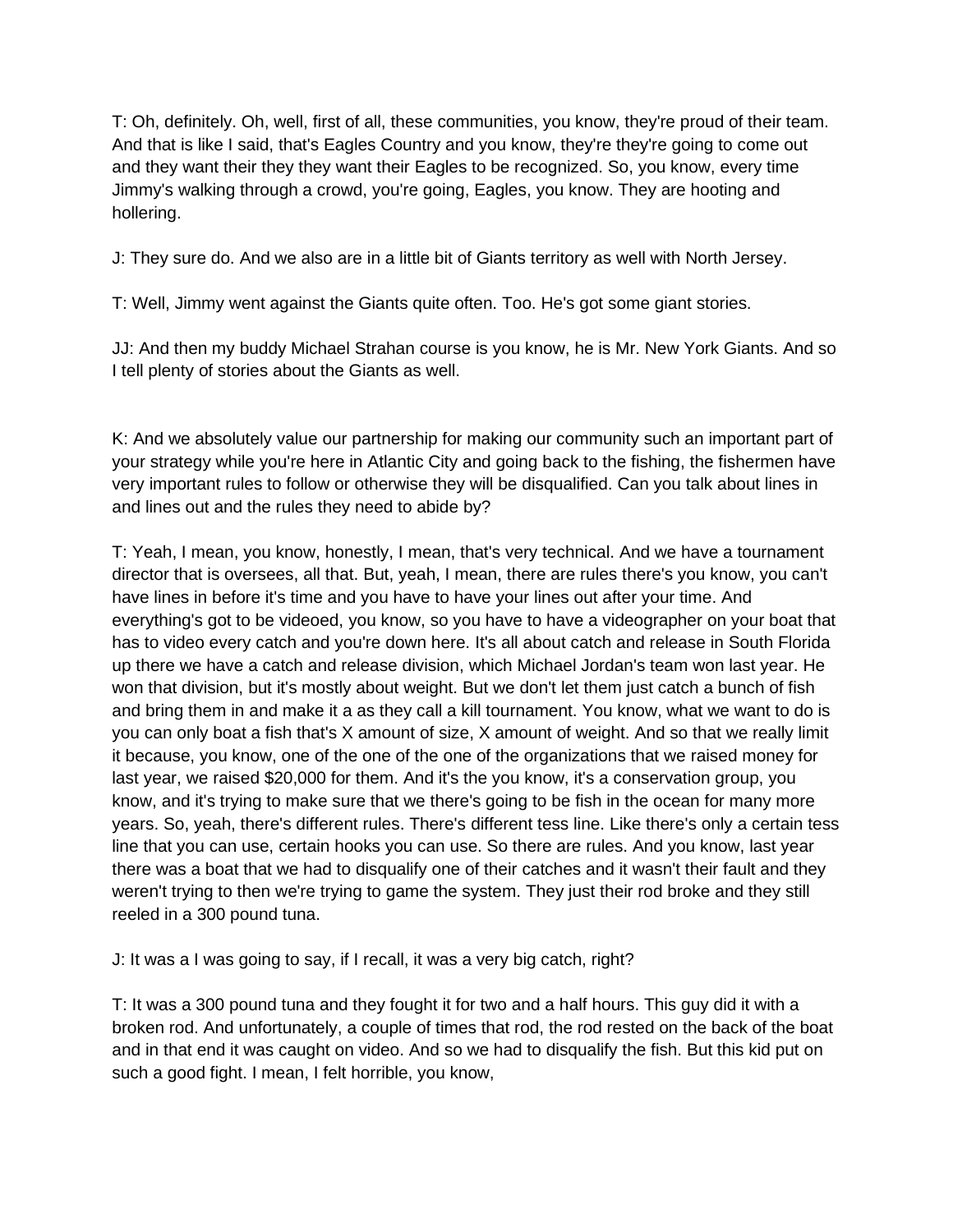JJ: I actually I actually ran into him last week. He was at Jimmy Johnson's Big Chill down here in the Keys.

T: Oh, he was.

JJ: Yeah. He said, coach, I was I was and got disqualified last year. I said, I'm so sorry. No, no, I'm excited. I'll be back up there again this year.

T: Oh, that's great. That's great. And the next day on Friday, when he came in, coach happened to be on on the at the way station when he came in and they weigh the tuna and it was a lot smaller. But I we gave him a big hug and he, you know, he but he was a good sport about it. But it was tough. I mean, that, that disqualification it cost him \$240,000.

### JJ: Oh boy. Oh

T: Yeah. That was a, that was a big one. And that one hurt. It was painful. I mean we tried to do everything we, we try to do everything we can do to make every catch count because we know what these guys put into it. Number one, it's a lot of money for them to enter and to fish these tournaments, but they have their heart and soul in it. They have everything they can do. They're strategizing they there's all kinds of things you can't you don't just become a good fisherman because you go out in the boat once. You know, these guys have been doing it for their lot, that's their lives. And it's very painful to disqualify a catch. And this one was really painful because these were some young guys and in a smaller boat and they go against these these big teams in these big boats. And they finally had won. And it just it was a tough one. It was tough.

J: I remember at the weigh in station, they were how disappointed they were when they found out that they had been disqualified.

T: Yeah, there were a lot of tears. And there was a lot of you know, it gets a little bit heated because you're a little upset. They're very passionate. But the integrity of the tournament is what we've found through the years is that's our job. Our job is to make sure that everybody respects this tournament, because if not, then the the good fishermen aren't going to come back. And the union need those guys to come back. You know, the integrity, the rules, regardless of how slight they are. And maybe the infraction was a slight infraction you know, you've got to rule on it knowing that, you know, everyone's watching you and you and you and you can't just because these are nice guys. You know what? Let's look the other way. You can't do it. You can't do it.

J: Yeah. Integrity is what it's all about. I know we touched on this in the beginning just quickly, but it's a long day for these fishermen. It round trip. It's about 8 hours to get a good catch. Correct.

T: I don't know how they do it. Like I said, they leave at three. They leave at 3 a.m. and they go 100 miles some of their boats. It takes 4 hours. Some of the boats, it takes 3 hours to get to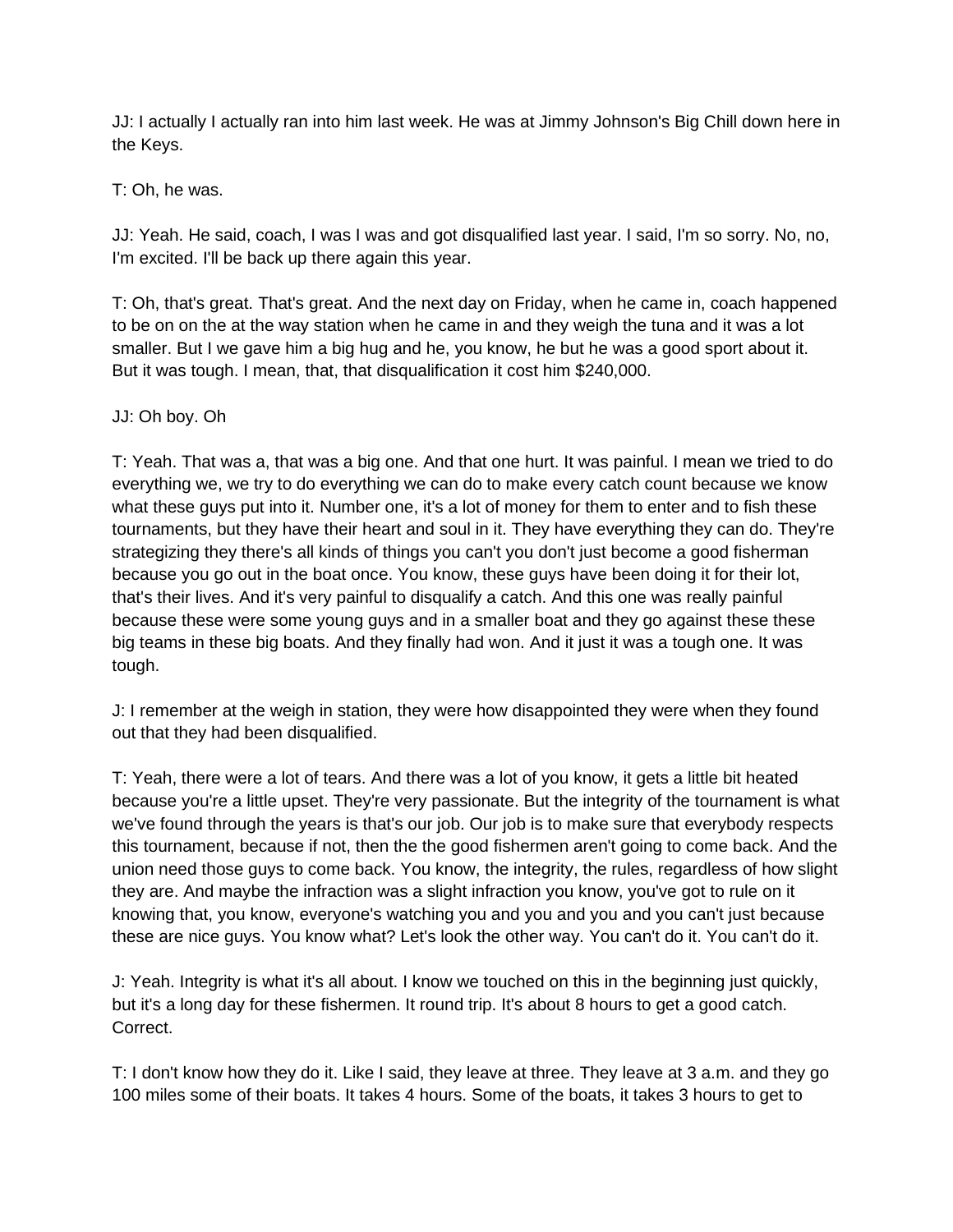where they got. Then they drop their lines in at 730. At 330 or 4. They pull them up and they've got that same trip back. I know you know, Jimmy, Jimmy lives on the water down here in South Florida, and he gets in his boat. And Jimmy, how far do you go before your first line is?

JJ: I've got my line and after about 10 minutes, it's good. But I promise you, those big boats going out there and going for 3 hours before they put the lines in. There are some people sleeping on that boat, that first line.

T: Oh, yeah. They they rotate, they take turns on who's crashin and who's got to be awake. And but yeah, it's a it's a grueling sport, you know, it really is. I mean, especially when those seas are rough. That's the North Atlantic up there, you know, and it gets pretty crazy.

JJ: Toof, you say this, though. You talk about it's a grueling sport and, you know, the fuel prices, how much they are. But I promise you, this, being a hard core fisherman, you get a six or 700 pound marlin or you catch a, you know, a 300 pound big eye tuna. Yeah, it's all worth it. Yeah. It's it's the excitement of getting a record fish and getting something that you never had before. I mean, it's exciting, and that's what makes it so worthwhile.

K: Jimmy and Tod, you guys are leading into this final question really well, as we wrap up, we normally like to ask our guests, what are your top three favorite restaurants to dine at in Atlantic City? But we thought we would switch this question up and ask each of you, what are your top three fishes to catch and why.

## T: That's a question for Coach

JJ: Well, I love catching mahi mahi. They're plentiful there. The fastest growing fish in the ocean I like to see him jump, you know, to catch a big bull. Yeah, maybe I've caught them, you know, 50, 60 pound in the past. That's number one. And next would be a Wahoo, which I, I've called 60 and 70 pound Wahoo before. And then once Terry Bradshaw and I, well twice we went fishing at the oil rigs outside of Louisiana and got 175 pound yellowfin tuna. So that would be my three mahi mahi first, wahoo second and then tuna the third.

T: Coach. What does Terry Bradshaw know about fishing.

JJ: Yeah, you know, I'm pretty sure he's he comes down here quite often, but first time he came down, we got on the boat and we went offshore. He said, We're not going to go so far. We can't see land are we said, yes, he's used to fish in lakes and ponds, not oceans.

T: Yeah, that's what I figured. You know, he's a Louisiana boy, you know, the bayou.

JJ: Right?